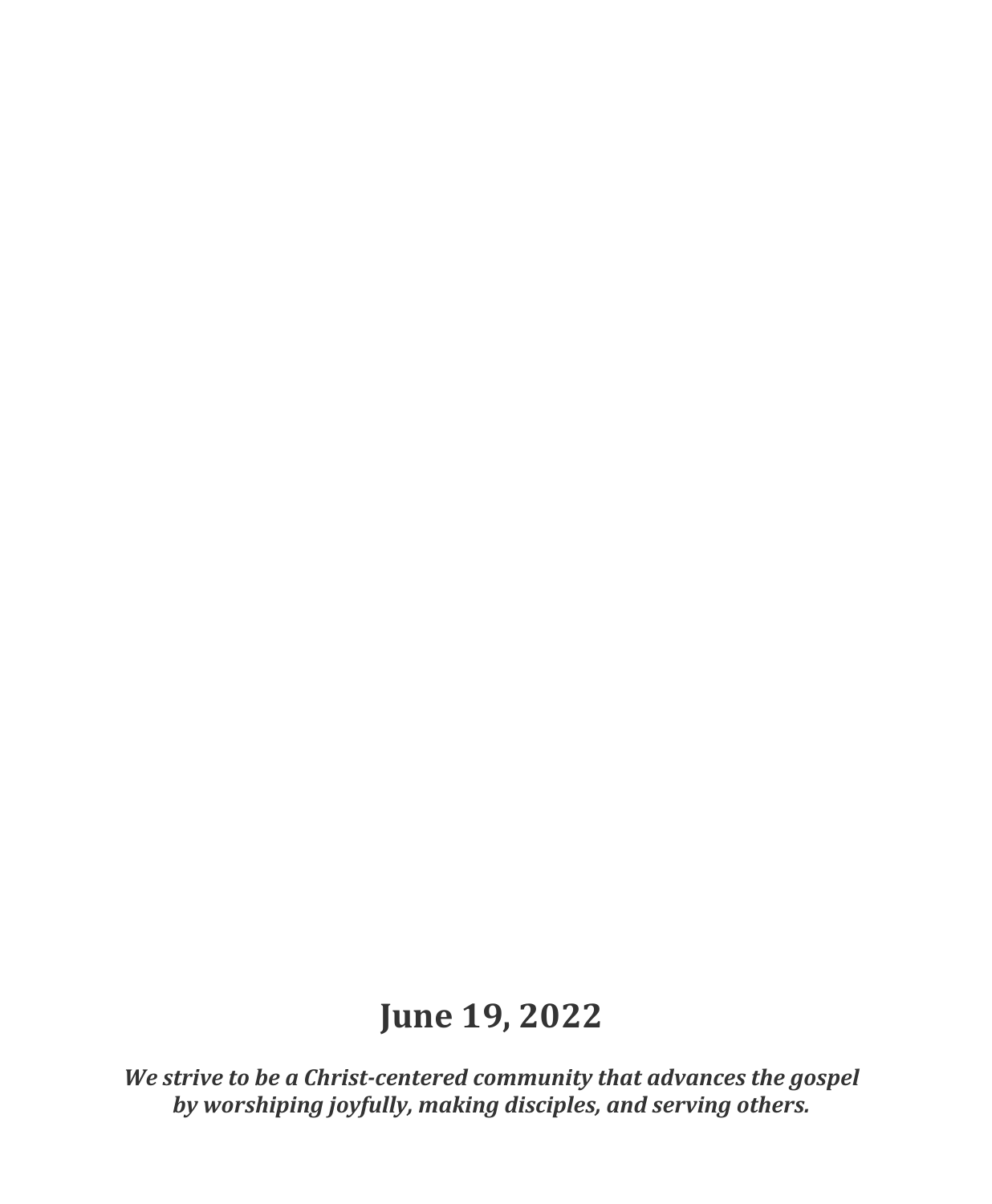## **Sunday, June 19**

 Happy Father's Day! 1:00 p.m. New Castle Prison (Phil Pinegar)

#### **Monday, June 20**

 6:30 a.m. Men's Bible Study (Larry Williamson) 6:15 p.m. Womens' Council Meeting

#### **Tuesday, June 21**

9:30 a.m. Ladies' Prayer (Margie Goshert) ~ Triple Room

## **Thursday, June 23**

 4:30 p.m. Missions Committee Meeting (Colleen Wolowski) 6:00 p.m. Worship Team Rehearsal (Nate Shockey)

#### **Friday, June 24**

5:30 a.m. Men's Fellowship (Jim Wegener)

## **Upcoming Events**

| July $3$     | Combined Worship Service at 10:00 a.m. followed by lunch        |
|--------------|-----------------------------------------------------------------|
| July 4-7     | Church office closed                                            |
| July $11-16$ | Ridge Haven Summer Camp                                         |
| July $23$    | Church Picnic                                                   |
|              | August 19-20 GROW Children's Ministry Conference at Westminster |

#### **This Week's Missionary**

Richard and Robyn Crane, serving in Cuba with Mission to the World

## **This Week's Birthdays**

 June 21, Ruth Downing; June 22, Gary Addison, Beth Dunn, Nancy Grile; June 23, Bill Gordon; June 26, Jim Convy; June 29, Patrick Stewart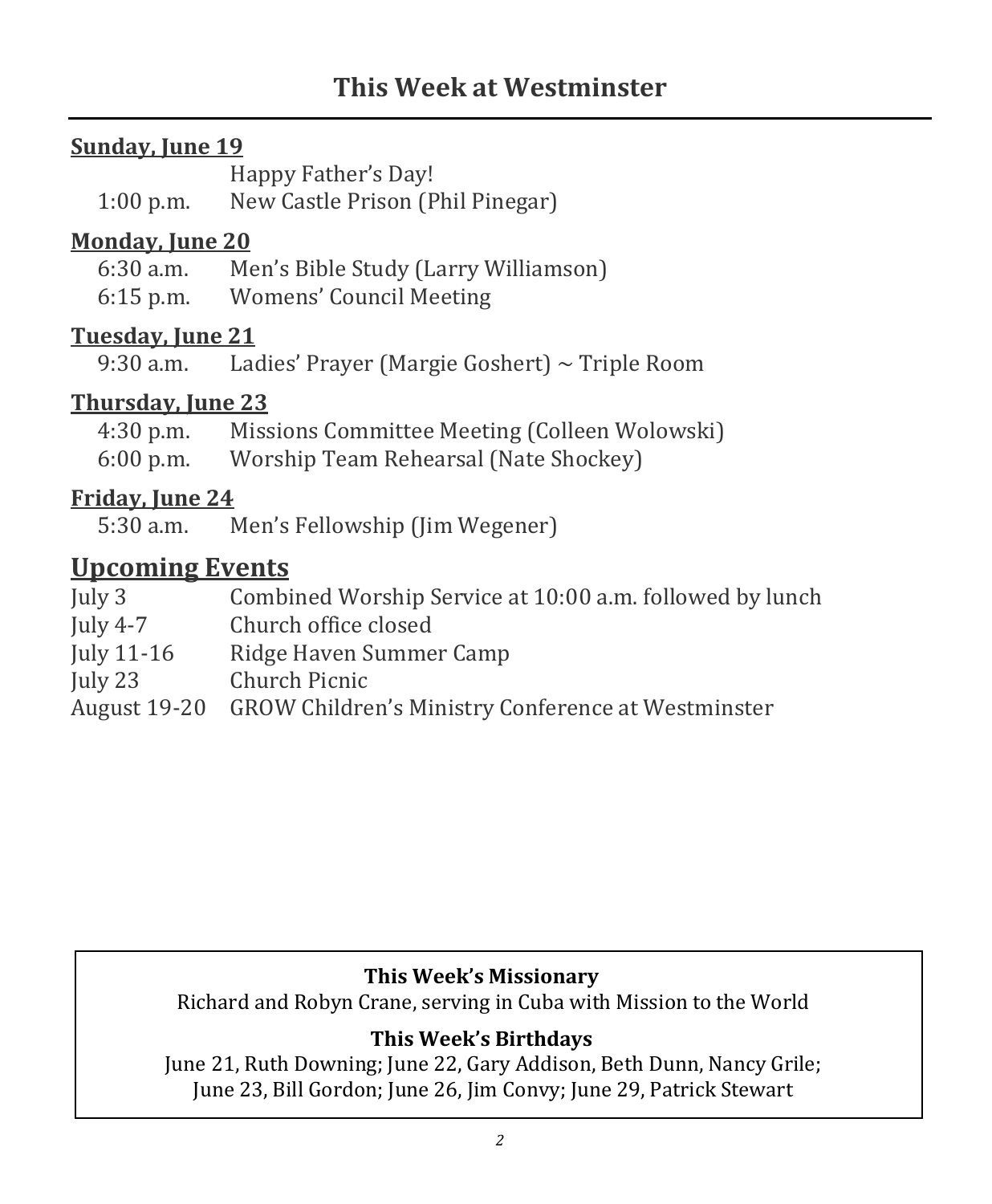## **Order of Service**

#### Welcome and Announcements

- Reflecting on Our Baptism *Remembering our sins have been washed away and we've been united to Jesus and to each other*
- \*Call to Worship: from Ephesians 4:11-16 *Hearing God's invitation to enter his presence and worship him*
- \*Song of Praise: *We Are God's People* (Hymn #355) *Entering God's presence with thanksgiving and praise*
- Call to Confession: 1 Corinthians 1:10-13, 17; Silent Confession of Sin *Recalibrating our hearts away from our failures and wanderings back toward Jesus*
- Song of Confession: *Not What My Hands Have Done* (Hymn #461, vs. 1-3)
- Assurance of Pardon: Romans 9:25-26; *Not What My Hands Have Done* (vs. 4-5) *Celebrating God's forgiveness through the life, death, and resurrection of Jesus Christ*

#### Giving of Tithes and Offerings

*Remembering all we have comes from God, belongs to God, and is to be used for God's glory*

#### Pastoral Prayer

*Giving our cares and burdens to the Lord and finding mercy and grace for our times of need*

#### Testimony

*Hearing about the Holy Spirit's work in us and through us in our community*

#### \*Scripture Reading: Romans 12:1-11 (page 947)

#### Morning Message

Confessing our Faith: The Lord's Prayer; *O Come to the Altar Reminding ourselves and each other what we believe about God, Jesus, ourselves, and our world*

#### The Lord's Table

*Feeding our faith and union through the weekly practice of sharing bread and juice together*

\*Song of Response: *Spirit of the Living God* (Hymn #726) *Cultivating dependence upon the Holy Spirit as we follow Jesus*

#### \*Benediction

*Receiving God's blessing as he sends us out to live and love like Jesus*

*\*Please stand as you are able. Please silence all cell phones and devices.*